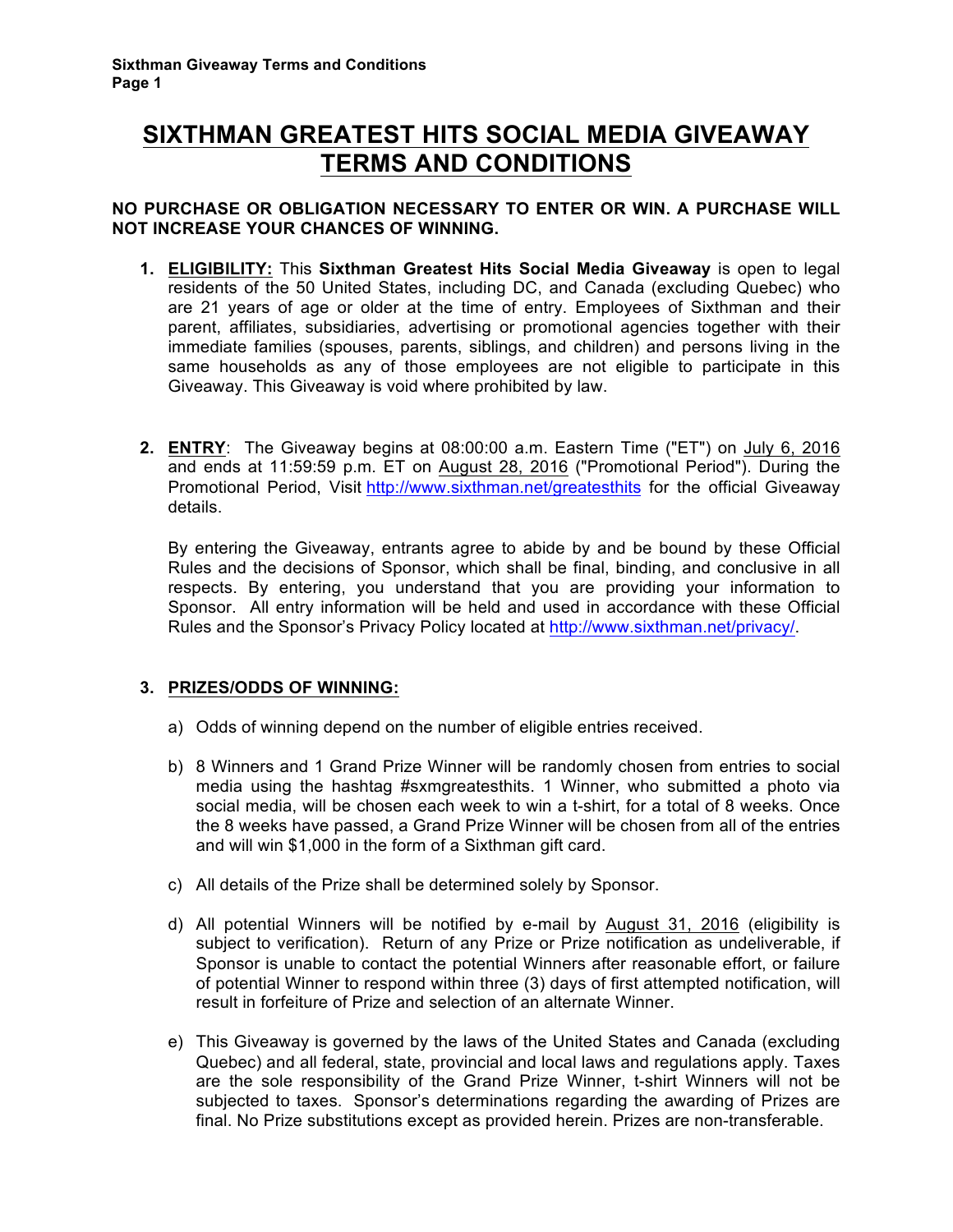#### **4. PRIZE WINNERS**:

- a) Potential Grand Prize Winner will be required to sign and return a Prize Confirmation which includes an Affidavit of Eligibility/Release of Liability and, where legal, a Publicity Release within seven (7) days of first attempted delivery. Noncompliance within time period or return of any reward notification as undeliverable may result in disqualification and selection of an alternate Winner.
- b) By accepting the Prizes, all Winners grant to Sponsor the permission to use his or her name, likeness, picture, address (city and state), e-mail address, voice, biographical information, and written or oral statements for advertising and promotional purposes in promoting or publicizing the Sponsor and its products and services, and editorial and trade purposes without further compensation, unless prohibited by law. You shall have no right of approval, no claim to compensation, and no claim (including, without limitation, claims based on invasion of privacy, defamation, or right of publicity) arising out of any use, blurring, alteration, or use in composite form of your name, picture, likeness, address (city and state), email address, biographical information, or entry. The rights granted under this paragraph shall extend to all Entry Materials related to the Giveaway.
- c) By accepting the Prizes, all Winners represent that they have complied with all rules of this Giveaway and agree to release and hold harmless Sponsor, and their respective parents, affiliates, subsidiaries, officers, directors and employees, crew members, media partners, printers of promotional material, promotional material suppliers, and advertising, promotion and other coordinating agencies involved in the promotion from any and all liability for injuries, losses, or damages of any kind sustained in connection with the use, acceptance, possession or awarding of Prize or participation in any Prize or related activities, including the Giveaway generally. Winner further acknowledges that Sponsor has not made, and is not liable or responsible for, any warranty, representation or guarantee, express or implied, in fact or in law, relative to any Prize, including, but not limited to, its quality, mechanical condition, or fitness for a particular purpose.
- d) No more than the advertised number of Prizes will be awarded. Entries become the property of Sponsor and will not be acknowledged. In compliance with United States Internal Revenue Service regulations, the Sponsor will send a Form 1099 to any Winner receiving a Prize valued in excess of \$600 (USD), which requires disclosure to the Sponsor of the Winner's social security number. The Grand Prize Winner remains solely responsible for paying all federal and other taxes in accordance with the laws that apply in your state of residence.
- **5. GENERAL**: Sponsor reserves the right, in its sole discretion, to modify, suspend or terminate the Giveaway should a virus, bugs or other causes beyond the control of the Sponsor corrupt the administration, security or proper play of the Giveaway, as determined by the Sponsor in its sole discretion. In such event, the Prize may be awarded by random drawing from among eligible entries received up to the date/time of corruption or modification, to the extent feasible. Sponsor is not responsible for late, lost, incomplete, or misdirected entries; computer system, phone line, electronic equipment, computer hardware, software or program malfunctions, or other errors; failures or delays in computer transmissions or network connections; problems downloading entries from the web site; or for any other technical problems related to